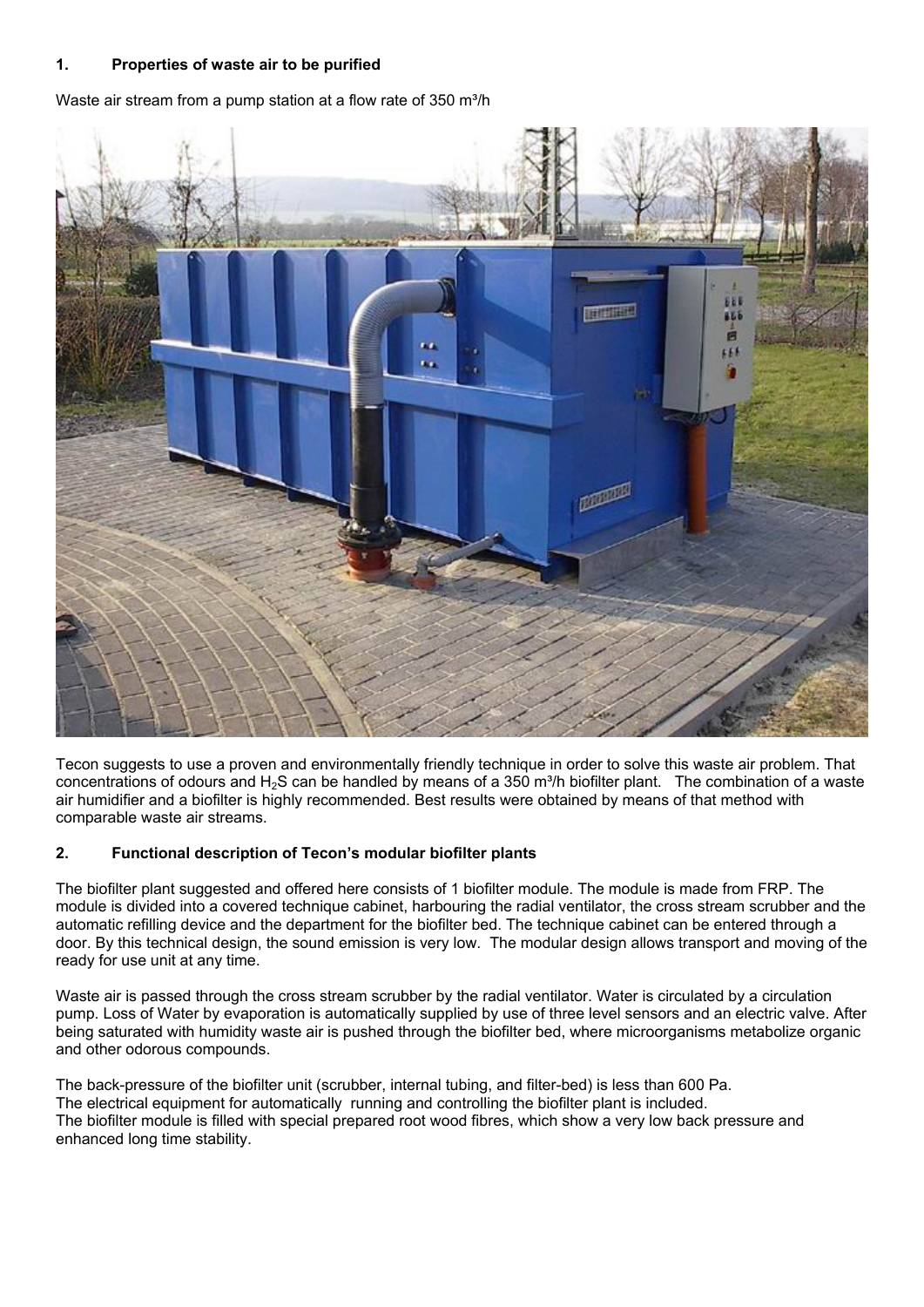# **3. Scope of supply**

- 1 Piece Biofilter plant for the purification of up to  $350 \text{ m}^3$  waste air per hour as specified:
- 1 Unit Radial ventilator for up to 400 m<sup>3</sup>/h 350 m<sup>3</sup>/h at 1,500 Pa Equipped with frequency transformer resistant against corrosion Power consumption 0.55 kW, app. 0.32 kW at operating point 1 Unit Air pre-conditioner Cross stream scrubber with all electrical and mechanical equipment Circulation pump 0.25 kW 3 Level Sensors for automatic scrubber operation Drain with siphon to waste water tubing Freeze protection 2.0 kW 1 Unit Biofilter Filter bed Unit consisting of Outer container, steel, does not contact with medium Dimensions: app. 3,100 mm, x 2,100 m x 1,700 mm (L x W x H) Inner container, made from PE-HD, 4 mm thick Dimensions: app. 2,000 mm x 2,000 mm x 1,700 mm (L x W x H) Grid elements made from recycled PE app. 4.0 m² Technical cabinet with door, illuminated harboring the Scrubber internal tubing the ventilator Complete Internal tubing and ducting

## **4. Biofilter material**

The biofilter plant is supplied with app.  $4,8 \text{ m}^3$  of biofilter material. Specially prepared root wood fibres Height of filter material app. 1,200 mm

### **5. Electrical Case**

Control cabinet for automatically working biofilter plant

Stable, whether resistant, protection class IP55 for being placed at the front side the technical room of the biofilter plant

Equipped with Programmable Operation Module (Siemens LOGO) switches and light indicators for ventilator circulation pump water supply frequency transformer for variable ventilator speed freeze protection (digital temperature set and display) fault indication

#### *6. Consumption of electric power and water and service needed*

|                    | Electric power: Ventilator, pump, Control Unit |       | max. | 0.6 kW      |  |
|--------------------|------------------------------------------------|-------|------|-------------|--|
| Freeze protection: |                                                | 22 kW |      |             |  |
|                    | Fresh water: depends on humidity of waste air  |       |      | app. $31/h$ |  |

Service Once a week:

 Control of the water sieve, eventually purging of the sieve (Time 5 min) Once all two weeks: Drain of scrubber (Time 10 min) Once a year: inspection of the biofilter plant (time 3 hours)

# *7. Basic Biofilter data*

Filter area loading  $87.5 \text{ m}^3/\text{m}^2 \text{ x}$  h at 350 m<sup>3</sup>/h Filter volume loading:  $72.9 \text{ m}^3/\text{m}^3$  x h at 350 m<sup>3</sup>/h